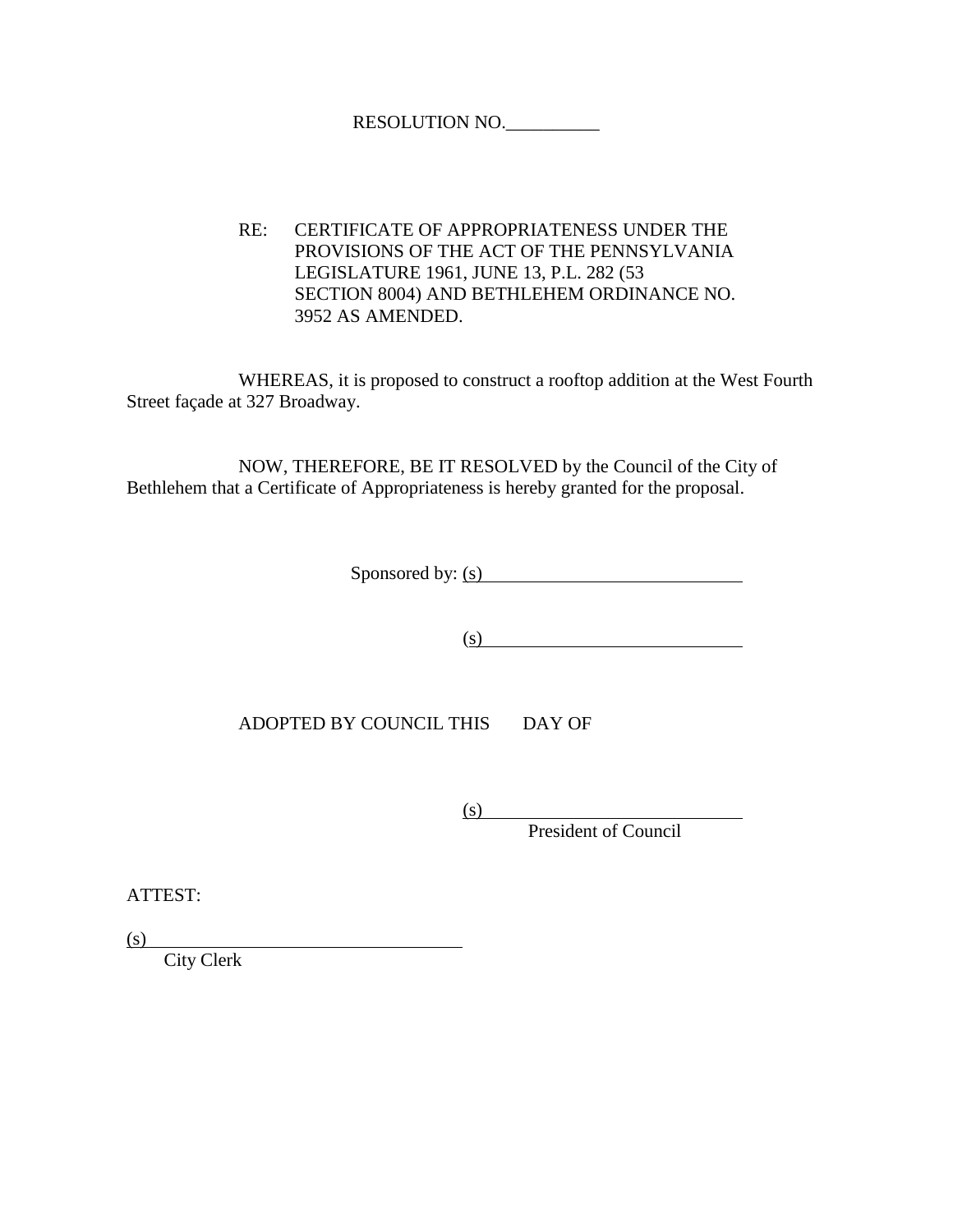## **HISTORIC CONSERVATION COMMISSION**

CASE #743 -- It is proposed to construct a rooftop addition at the West Fourth Street façade at 327 Broadway.

## OWNER / APPLICANT: Sycamore Hill Farm Development / Lawrence Eighmy

The Commission upon motion by Mr. Lader and seconded by Mr. Evans adopted the proposal that City Council issue a Certificate of Appropriateness for the proposed work as presented, with modifications described herein:

- 1. The proposal to construct a rooftop addition at the West Fourth Street façade at 327 Broadway was presented by Lawrence Eighmy and Elliot Nolter.
- 2. The rooftop addition includes the following details:
	- a. main component:
		- i. measures approximately 10-feet high x 43-feet wide; aligns with reconstructed central portion of brick masonry parapet of historical building façade
		- ii. sets back from reconstructed parapet approximately 4 feet and has flat roof
		- iii. consists of three structural bays, each of similar dimension; each bay includes one pair of sliding-glass terrace doors (glass must be clear and not tinted or reflective), with centerlines that align with centerlines of existing window openings of historical building façade below
		- iv. includes upper rooftop terrace above central structural bay, with steel cable guardrail painted in light gray color
	- b. secondary component (adjacent to west wall of main component):
		- i. measures approximately 9-feet high x 13-feet wide
		- ii. sets back from front and side parapet of historical building façades approximately 6 feet and has flat roof
		- iii. includes one pair of sliding-glass terrace doors (glass must be clear and not tinted or reflective), with centerline that aligns with centerline of existing window opening of historical building façade below
	- c. mechanical penthouse (adjacent to east wall of main component):
		- i. measures approximately 9-feet high x 13-feet wide
		- ii. sets back from front parapet of historical building façade approximately 6 feet
		- iii. includes one large opening, with centerline that aligns with centerline of existing window opening of historical building façade below
	- d. exterior cladding for all rooftop addition components (except steel cable guardrails) is Geolam "wood look" siding, with finish of horizontal louvers at